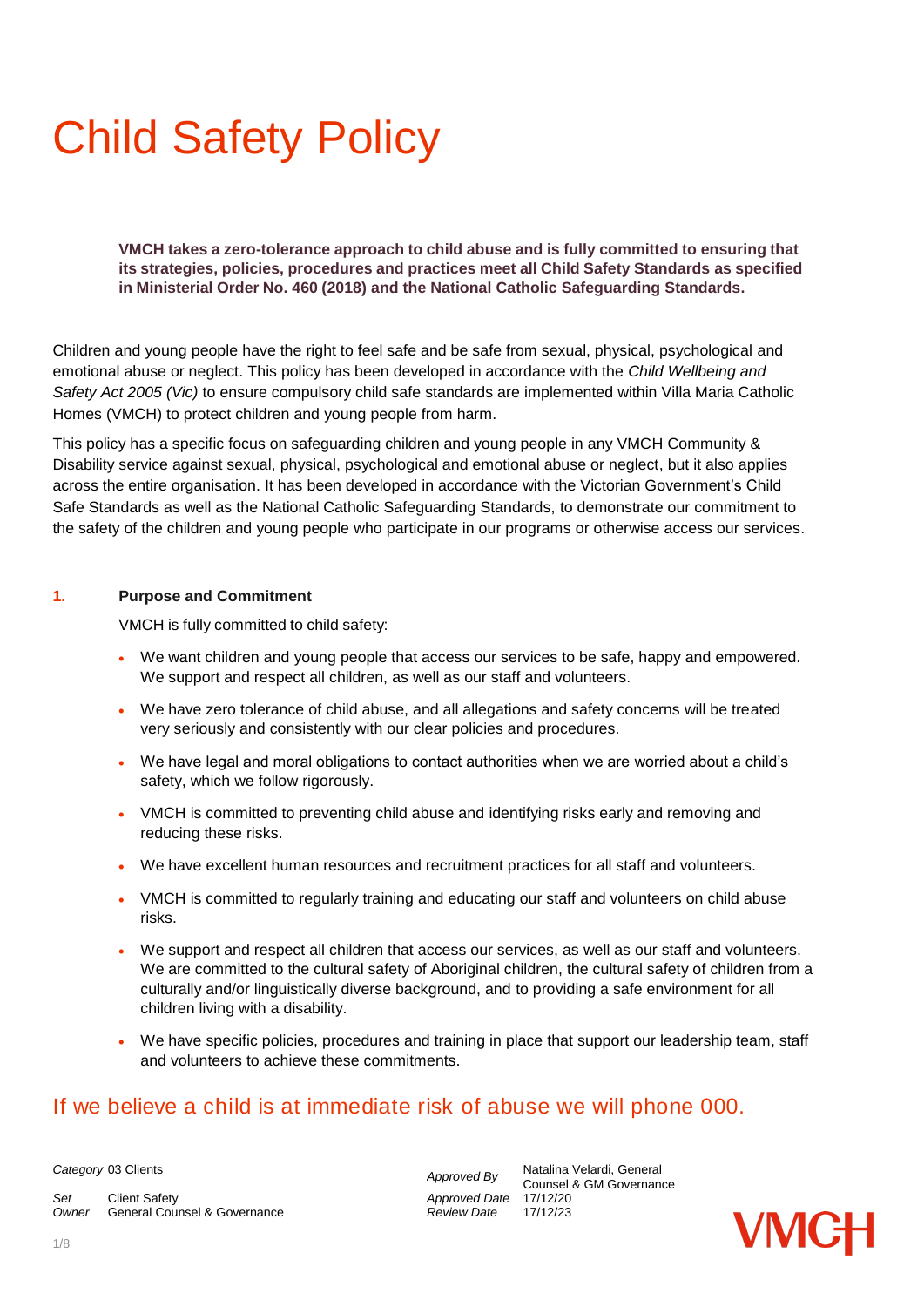#### **2. Responsibilities**

**The Board of VMCH** has ultimate oversight and responsibility for the safety of children and is reflected in the VMCH Risk Appetite and Enterprise Risk Framework. The Board is responsible for ensuring that appropriate policies and procedures exist, a culture of reporting and a Child Safe Code of Conduct is in place.

**The CEO** of VMCH is responsible for:

- Dealing with and investigating reports of child abuse;
- Ensuring that all staff, contractors, and volunteers are aware of relevant laws, organisational policies and procedures, and the organisation's Child Safe - Code of Conduct;
- Ensuring that all adults within the VMCH community are aware of their obligation to report suspected abuse of a child in accordance with these policies and procedures;
- Ensuring that all staff, contractors and volunteers are aware of their obligation to observe the Child Safe - Code of Conduct;
- Providing support for staff, contractors and volunteers in undertaking their child protection responsibilities;
- Within a reasonable time, advising the Board on detection and/or investigation where appropriate.

**All managers** must ensure that they:

- Promote child safety at all times;
- Assess the risk of child abuse within their area of control and eradicate or minimise any risk to the extent possible;
- Educate employees about the prevention and detection of child abuse; and
- Facilitate the reporting of any inappropriate behaviour or suspected abusive activities.

Management should be familiar with the types of abuse that might occur within their area of responsibility and be alert for any indications of such conduct.

**All staff/volunteers/contractors** share the responsibility for the prevention and detection of child abuse, and must:

- Familiarise themselves with the relevant laws, the Child Safe Code of Conduct, and VMCH's policy and procedures in relation to child safety, and comply with all requirements;
- Report any reasonable belief that a child's safety is at risk to the relevant authorities (such as the police and/or the Department of Health and Human Services (DHHS)) and fulfil their obligations as mandatory reporters;
- Report any suspicion that a child's safety may be at risk to their supervisor or manager (or, if their supervisor or manager is involved in the suspicion, to a responsible person in the organisation); and
- Provide an environment that is supportive of all children's emotional and physical safety.

*Set* Client Safety *Approved Date* 17/12/20 *Owner* General Counsel & Governance *Review Date* 17/12/23

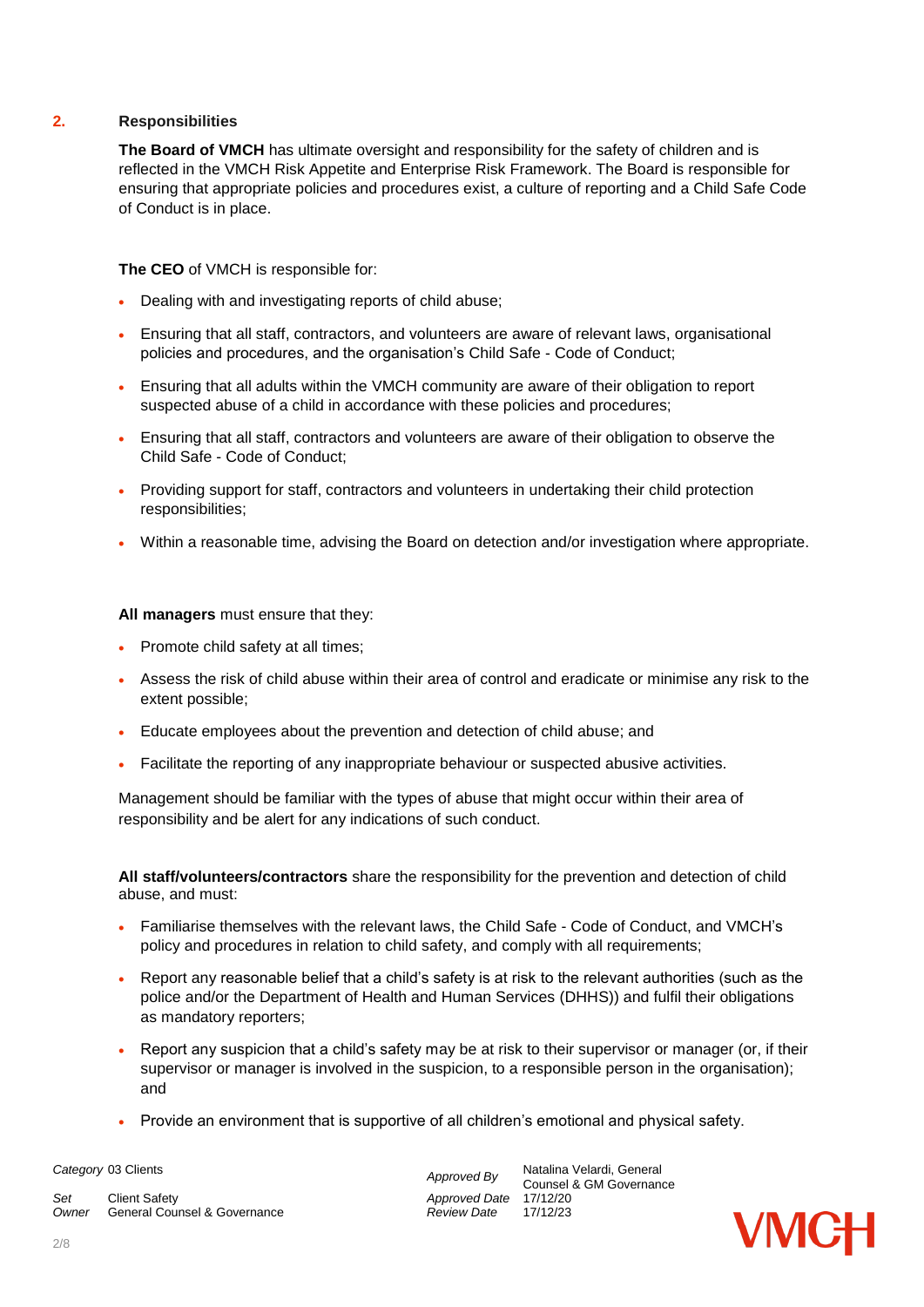#### **3. Definitions of Terms and Abbreviations**

| <b>Term</b>             | <b>Definition</b>                                                                                                                                                                                                                                                                                                                                                                                                                                                                       |
|-------------------------|-----------------------------------------------------------------------------------------------------------------------------------------------------------------------------------------------------------------------------------------------------------------------------------------------------------------------------------------------------------------------------------------------------------------------------------------------------------------------------------------|
| Child                   | means a person below the age of 18 years unless, under the law applicable<br>to the child, majority is attained earlier.                                                                                                                                                                                                                                                                                                                                                                |
| <b>Child Protection</b> | means any responsibility, measure or activity undertaken to safeguard<br>children from harm.                                                                                                                                                                                                                                                                                                                                                                                            |
| <b>Child Abuse</b>      | means all forms of physical abuse, emotional ill-treatment, sexual abuse and<br>exploitation, neglect or negligent treatment, or other exploitation of a child<br>and includes any actions that results in actual or potential harm to a child.                                                                                                                                                                                                                                         |
| Reasonable belief       | is a belief based on reasonable grounds (see below) that child abuse has<br>occurred when all known considerations or facts relevant to the formation of a<br>belief are taken into account and these are objectively assessed.<br>Circumstances or considerations may include the source of the allegation<br>and how it was communicated, the nature of and details of the allegation, and<br>whether there are any other related matters known regarding the alleged<br>perpetrator. |
|                         | A reasonable belief is formed if a reasonable person believes that:                                                                                                                                                                                                                                                                                                                                                                                                                     |
|                         | the child is in need of protection,<br>٠<br>the child has suffered or is likely to suffer "significant harm as a<br>$\bullet$<br>result of physical injury," or<br>the parents are unable or unwilling to protect the child.                                                                                                                                                                                                                                                            |
|                         | A 'reasonable belief' or a 'belief on reasonable grounds' is not the same as<br>having proof but is more than mere rumour or speculation.                                                                                                                                                                                                                                                                                                                                               |
|                         | A 'reasonable belief' is formed if a reasonable person in the same position<br>would have formed the belief on the same grounds. For example, a<br>'reasonable belief' might be formed if:                                                                                                                                                                                                                                                                                              |
|                         | a child states that they have been physically or sexually abused;<br>a child states that they know someone who has been physically or<br>٠<br>sexually abused (sometimes the child may be talking about<br>themselves);                                                                                                                                                                                                                                                                 |
|                         | someone who knows a child states that the child has been<br>physically or sexually abused;<br>professional observations of the child's behaviour or development<br>٠<br>leads a professional to form a belief that the child has been<br>physically or sexually abused or is likely to be abused; and/or<br>signs of abuse lead to a belief that the child has been physically or<br>sexually abused.                                                                                   |

*Set* Client Safety<br> *Owner* General Counsel & Governance<br> *Approved Date* 17/12/20<br> *Review Date* 17/12/23 **General Counsel & Governance** 

*Category* 03 Clients *Approved By* Natalina Velardi, General Counsel & GM Governance

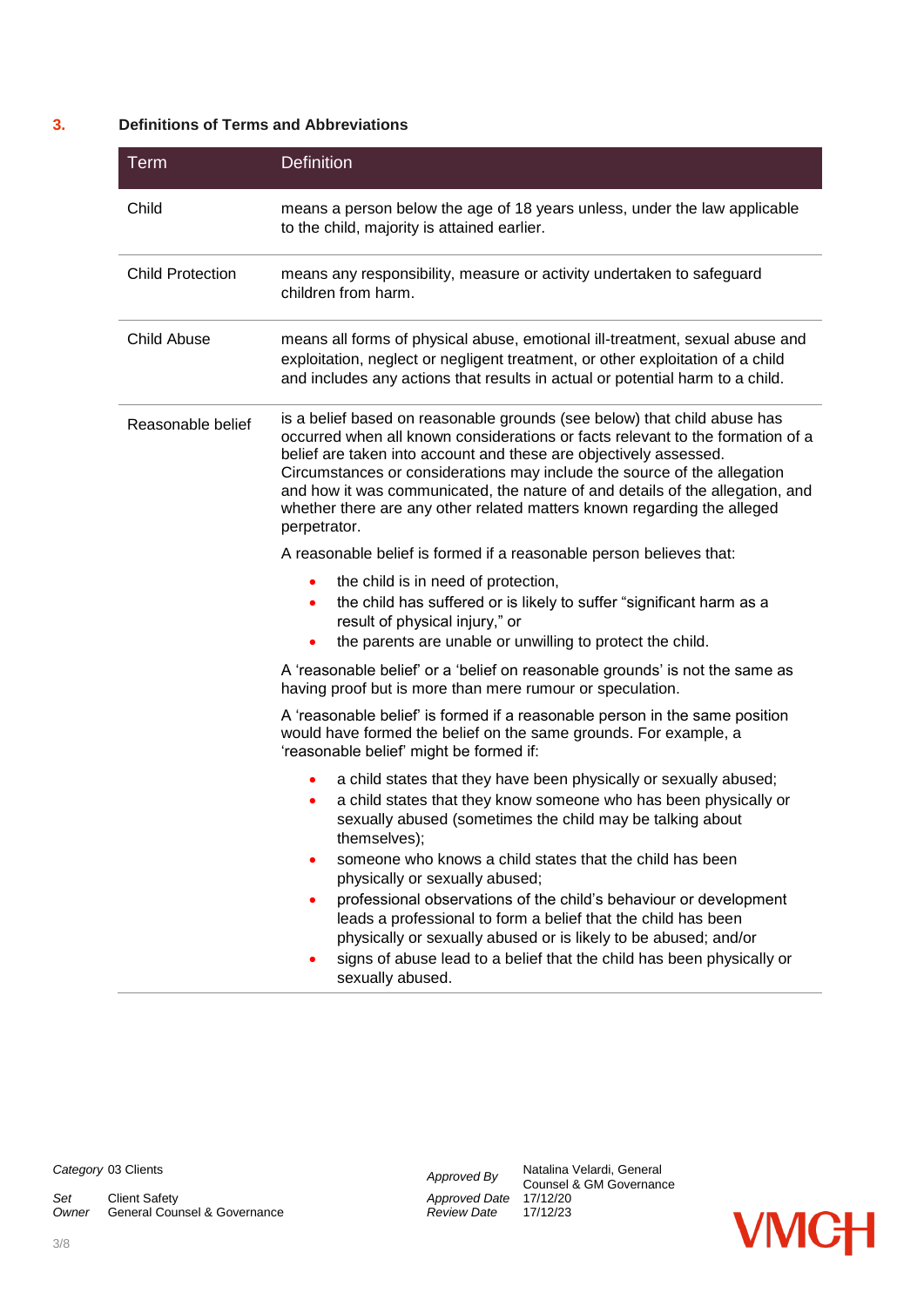#### **4. Children**

This policy is intended to empower children who access our services, who are vital and active participants at VMCH. We involve them when making decisions, especially about matters that directly affect them.We listen to their views and respect what they have to say.

We promote diversity and tolerance at VMCH, and people from all walks of life and cultural backgrounds are welcome. In particular we:

- promote the cultural safety, participation and empowerment of Aboriginal children;
- promote the cultural safety, participation and empowerment of children from culturally and/or linguistically diverse backgrounds; and
- ensure that children with social, emotional, behavioural disorders are safe and can participate equally.

#### **5. Staff and volunteers**

This policy guides our staff and volunteers on how to behave with children at VMCH.

All of our staff and volunteers must agree to abide by our Child Safe - Code of Conduct which specifies the standards of conduct required when working with children. Staff and volunteers, as well as children and their families, are given the opportunity to contribute to the development of the Child Safe - Code of Conduct.

#### **6. Professional learning and supervision**

Professional learning and supervision is important to ensure that everyone at VMCH understands that child safety is everyone's responsibility.

The culture at VMCH aims for all staff and volunteers (in addition to parents/carers and children), to feel confident and comfortable in discussing any allegations of child abuse or child safety concerns. Staff and volunteers are trained to identify, assess, and minimise risks of child abuse and to detect potential signs of child abuse.

We also support our staff and volunteers through ongoing supervision and mandatory online training to: develop their skills to protect children from abuse; and promote the cultural safety of Aboriginal children, the cultural safety of children from linguistically and/or diverse backgrounds, and the safety of all children living with a disability. Directors are also required to undertake online training in this area.

New employees and volunteers are supervised carefully to ensure that they understand VMCH's commitment to child safety and that everyone has a role to play in protecting children from abuse, as well as checking that their behaviour towards children is safe and appropriate (please refer to VMCH's Child Safe - Code of Conduct for further detail). Any inappropriate behaviour is reported through appropriate channels, including DHHS and Victoria Police, depending on the severity and urgency of the matter.

*Set* Client Safety *Approved Date* 17/12/20 **Owner** General Counsel & Governance

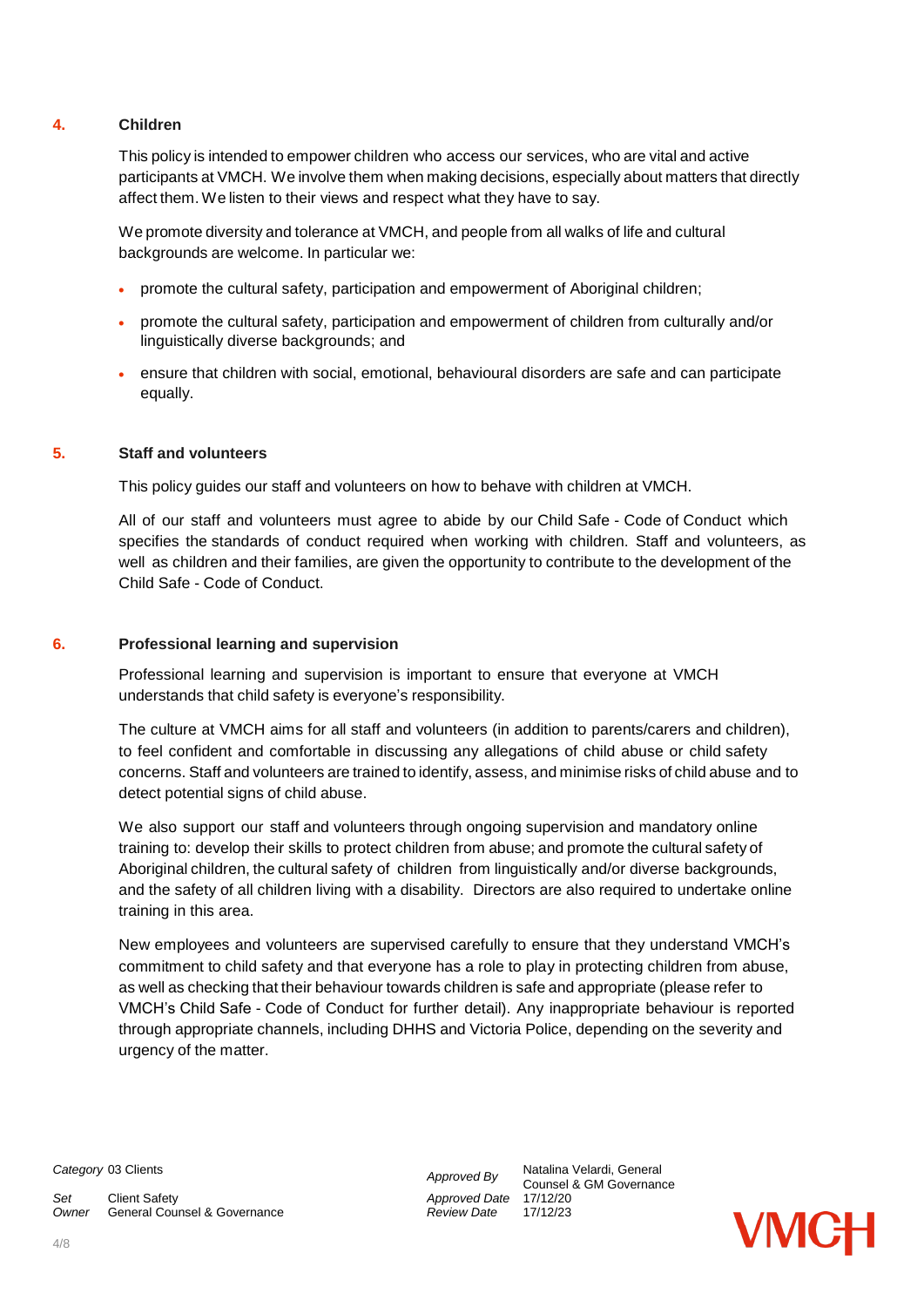#### **7. Recruitment**

VMCH undertakes a comprehensive recruitment and screening process for all workers and volunteers that aims to:

- promote and protect the safety of all children under the care of the organisation;
- identify the safest and most suitable people who share VMCH's values and commitment to protect children; and
- prevent a person from working at VMCH if they pose a risk to children.

We develop selection criteria and advertisements which clearly demonstrate our commitment to child safety and an awareness of our social and legislative responsibilities. VMCH understands that when recruiting staff and volunteers we have ethical as well as legislative obligations.

We actively encourage Aboriginal children, children from culturally and/or linguistically diverse backgrounds and all children living with a disability to access our services.

All people engaged in child-related work, including volunteers, are required to hold a Working with Children Check and to provide evidence of this Check to VMCH.

VMCH carries out reference checks and police record checks to ensure that we are recruiting excellent staff. Police record checks are used only for the purposes of recruitment and are discarded after the recruitment process is complete. We do retain our own records (but not the actual criminal record) if an applicant's criminal history affected our decision-making process.

If during the recruitment process a person's records indicate a criminal history, then the person will be given the opportunity to provide further information and context.

#### **8. Fair procedures for personnel**

The safety and wellbeing of children who access our services is our primary concern. We are also fair and just to personnel. The decisions we make when recruiting, assessing incidents, and undertaking disciplinary action will always be thorough, transparent, and based on evidence.

We record all allegations of abuse and safety concerns, including investigation updates. All records are securely stored.

If an allegation of abuse or a safety concern is raised, we provide updates to children and families on progress and any actions that VMCH can take.

#### **9. Privacy**

All personal information considered or recorded will respect the privacy of the individuals involved, whether they be staff, volunteers, parents or children, unless there is a risk to someone's safety, or it is otherwise required to be disclosed in accordance with any applicable privacy legislation or other law. We have safeguards and practices in place to ensure any personal information is protected. Everyone is entitled to know how this information is recorded, what will be done with it, and who will have access to it.

**Category** 03 Clients *Category* 03 Clients *Approved By* **Adding Velardi, General** 

*Set* Client Safety *Approved Date* 17/12/20 *Owner* General Counsel & Governance *Review Date* 17/12/23

Counsel & GM Governance

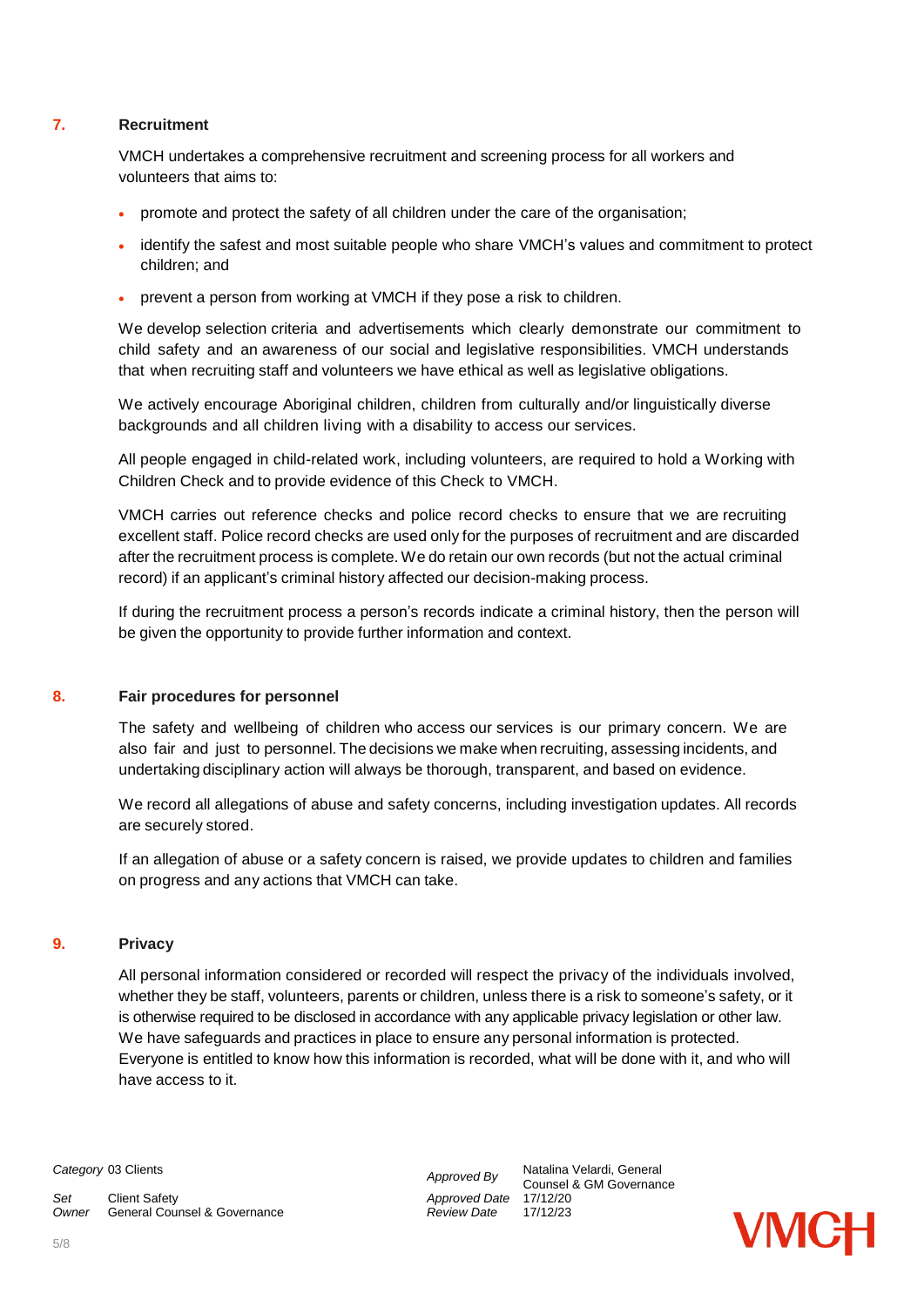#### **10. Risk management**

In Victoria, organisations are required to protect children when a risk is identified (see information about failure to protect above). In addition to general occupational health and safety risks, we proactively manage risks of abuse to children who access our services.

We have risk management strategies in place to identify, assess, and take steps to minimise child abuse risks, which include risks posed by physical environments (for example, any doors that can lock), and online environments (for example, no staff or volunteer is to have contact with a child on social media).

We have an audit program to review our child safe requirements and under this policy; particularly in areas where VMCH has greater interaction with children.

#### **11. Allegations, concerns and complaints**

VMCH takes all allegations seriously and has practices in place to investigate thoroughly and quickly. Our staff and volunteers are trained to deal appropriately with allegations.

We work to ensure all children, families, staff and volunteers know what to do and who to tell if they observe abuse or are a victim, and if they notice inappropriate behaviour.

We all have a responsibility to report an allegation of abuse if we have a reasonable belief that an incident took place (see information about failure to disclose below).

#### **12. Reporting**

#### **Legislative responsibilities**

VMCH takes its legal responsibilities seriously, including:

- 1. **Failure to disclose:** Reporting child sexual abuse is a community-wide responsibility. All adults in Victoria who have a reasonable belief that an adult has committed a sexual offence against a child under 16 have an obligation to report that information to the police.
- 2. **Failure to protect:** People of authority in our organisation will commit an offence if they know of a substantial risk of child sexual abuse and have the power or responsibility to reduce or remove the risk, but negligently fail to do so.
- 3. Any personnel who are **mandatory reporters** must comply with their duties.

Any staff member, volunteer or contractor who has a reasonable belief of abusive activity must immediately notify the DHHS and/or the police. They should also advise their supervisor about their concern.

In situations where the supervisor is suspected of involvement in the activity, or if the person having the suspicion does not believe that the matter is being appropriately addressed or dealt with, the matter should be reported to the next highest level of supervision.

Supervisors must report complaints of suspected abusive behaviour or misconduct to the CEO and also to any external regulatory body such as the police, DHHS Child Protection Unit, the Commission for Children and Young People, DHHS CIMS, DET, NDIS Quality and Safeguards

*Set* Client Safety *Approved Date* 17/12/20 **Owner** General Counsel & Governance

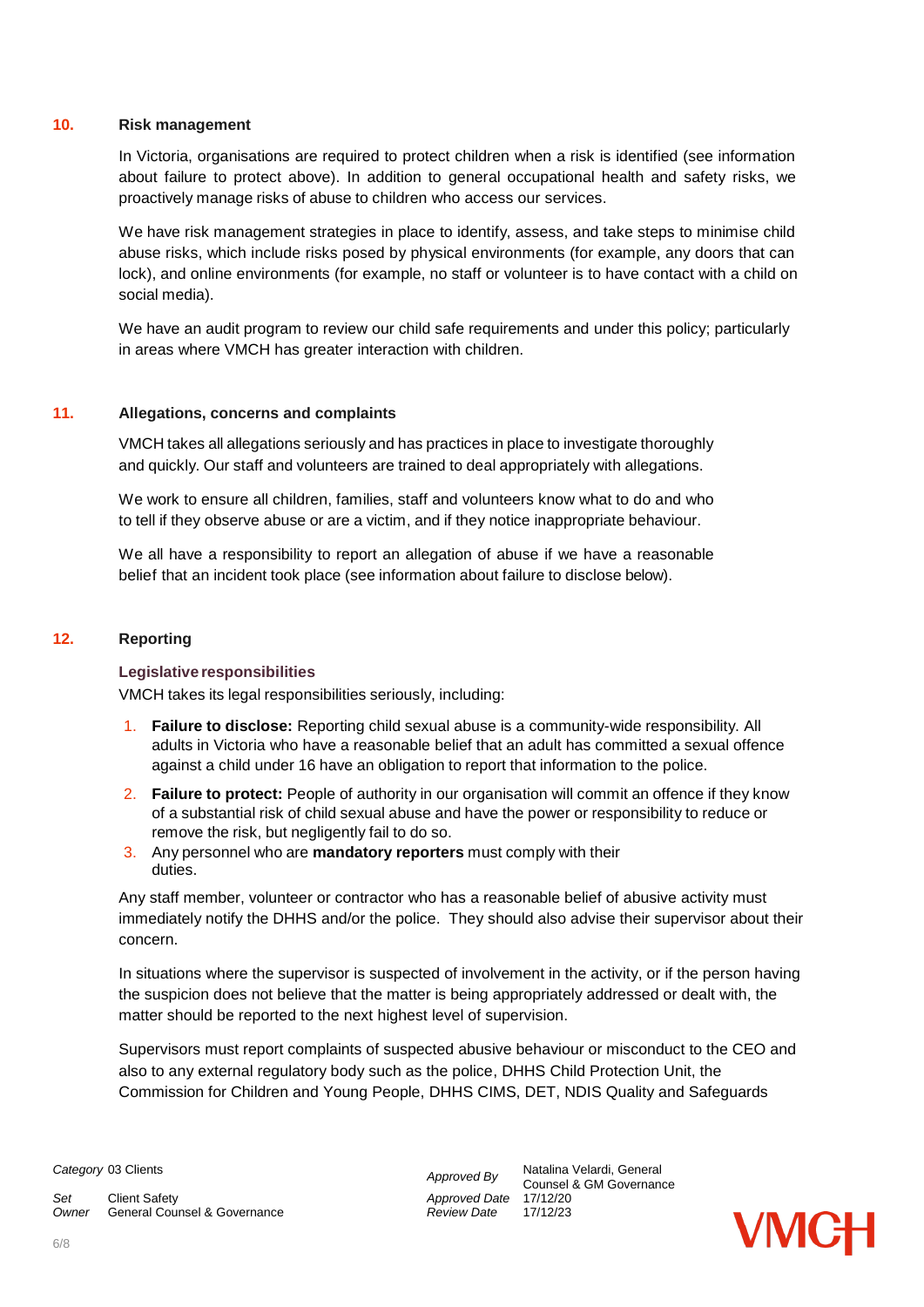Commission (where relevant). See the Child Safe – Reporting Procedure for further information on which external bodies to report to and when.

#### **13. Investigating**

If DHHS or the police decide to investigate a report, all employees, contractors or volunteers must co-operate fully with the investigation.

Whether or not the authorities decide to conduct an investigation, the CEO, or their nominated representative, will consult with the authorities to determine whether an internal investigation is appropriate. If it is decided that such an investigation will not conflict with any proceeding of the authorities, the CEO may decide to conduct such an investigation. All employees, contractors and volunteers must co-operate fully with the investigation.

Any such investigation will be conducted according to the rules of natural justice.

The CEO will make every effort to keep any such investigation confidential; however, from time to time, other members of staff may need to be consulted in conjunction with the investigation.

After an initial review and a determination that the suspected abuse warrants additional investigation, the CEO shall coordinate the investigation with the appropriate investigators and/or law enforcement officials. Internal or external legal representatives will be involved in the process, as deemed appropriate.

#### **14. Responding**

If it is alleged that a member of staff, contractor or a volunteer may have committed an offence or have breached the organisation's policies or its Child Safe - Code of Conduct the person concerned may be suspended while an investigation is conducted.

If the investigation concludes that on the balance of probabilities an offence (or a breach of the organisation's policies or Child Safe - Code of Conduct) has occurred then disciplinary action may follow, up to and including dismissal or cessation of involvement with the organisation. The findings of the investigation will also be reported to any external body as required.

#### **15. Policy review**

This policy will be reviewed every three years and following significant incidents if they occur. We will ensure that families and children have the opportunity to contribute. Where possible we do our best to work with local Aboriginal communities, culturally and/or linguistically diverse communities and children living with a disability.

#### **16. Related Internal Documents**

Child Safe – Code of Conduct

Child Safe – [Reporting Procedure Community and Disability](https://vmch.sharepoint.com/sites/theHub/PMS/Procedures/Forms/AllItems.aspx?id=%2Fsites%2FtheHub%2FPMS%2FProcedures%2FChild%20Safe%20%2D%20Reporting%20Procedure%20%2D%20Community%20and%20Disavility%20Services%2Epdf&parent=%2Fsites%2FtheHub%2FPMS%2FProcedures) [Managing Poor Performance and Unacceptable Behaviour Procedure](https://vmch.sharepoint.com/sites/theHub/PMS/Procedures/Forms/AllItems.aspx?id=%2Fsites%2FtheHub%2FPMS%2FProcedures%2FManaging%20Poor%20Performance%20and%20Unacceptable%20Behaviour%20Procedure%2Epdf&parent=%2Fsites%2FtheHub%2FPMS%2FProcedures)

*Set* Client Safety *Approved Date* 17/12/20 *Owner* General Counsel & Governance *Review Date* 17/12/23